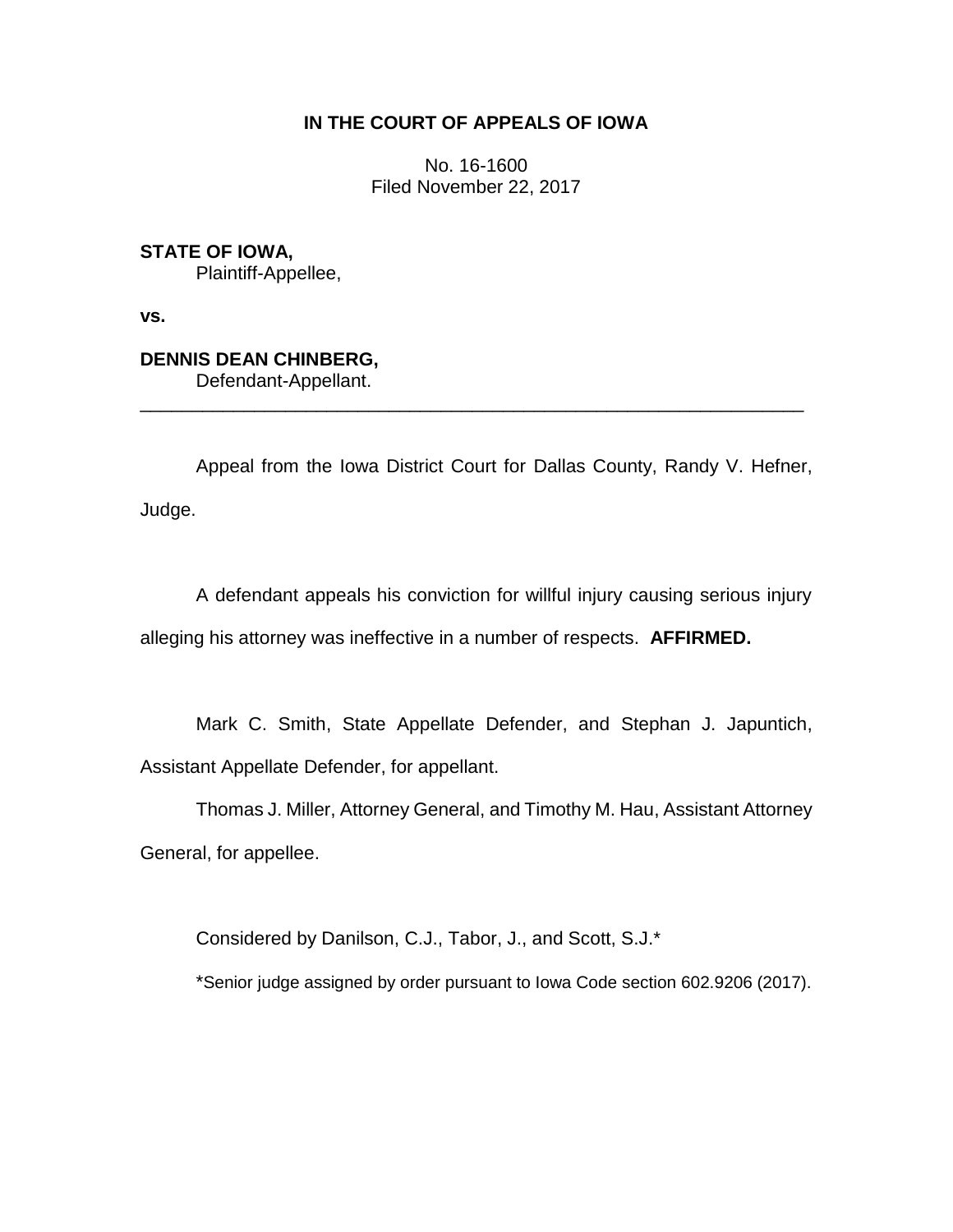#### **SCOTT, Senior Judge.**

Dennis Chinberg appeals his conviction for willful injury causing serious injury, in violation of Iowa Code section 708.4(1) (2016). On appeal, he asserts counsel was ineffective in failing (1) to object to a jury instruction regarding his outof-court statements to the sheriff deputies, (2) to object to the State's impeachment of his chief defense witness with the witness's prior conviction, (3) to object to the State's questions to the sheriff deputies that he contends improperly shifted the burden of proof to the defense. Because we conclude Chinberg cannot prove prejudice, we reject his ineffective-assistance claims and affirm his conviction.

### **I. Background Facts and Proceedings.**

On March 6, 2016, Chinberg, along with his adult son, Colt, and other acquaintances, went to the house of Tom Talsma to confront Talsma about Talsma's treatment of Chinberg's grandson. An altercation ensued, and Talsma was seriously injured in the fight.

Charges were brought against Chinberg and others, and the matter proceeded to a jury trial against Chinberg in September 2016. Witnesses to the fight testified for the State that Chinberg participated in the beating of Talsma. Witnesses for the defense testified the fight was just between Chinberg's son and Talsma, and Chinberg did not join in the fray. The jury returned a verdict of guilty as charged, and the court sentenced Chinberg to ten years in prison. He appeals asserting his counsel was ineffective in a number of ways.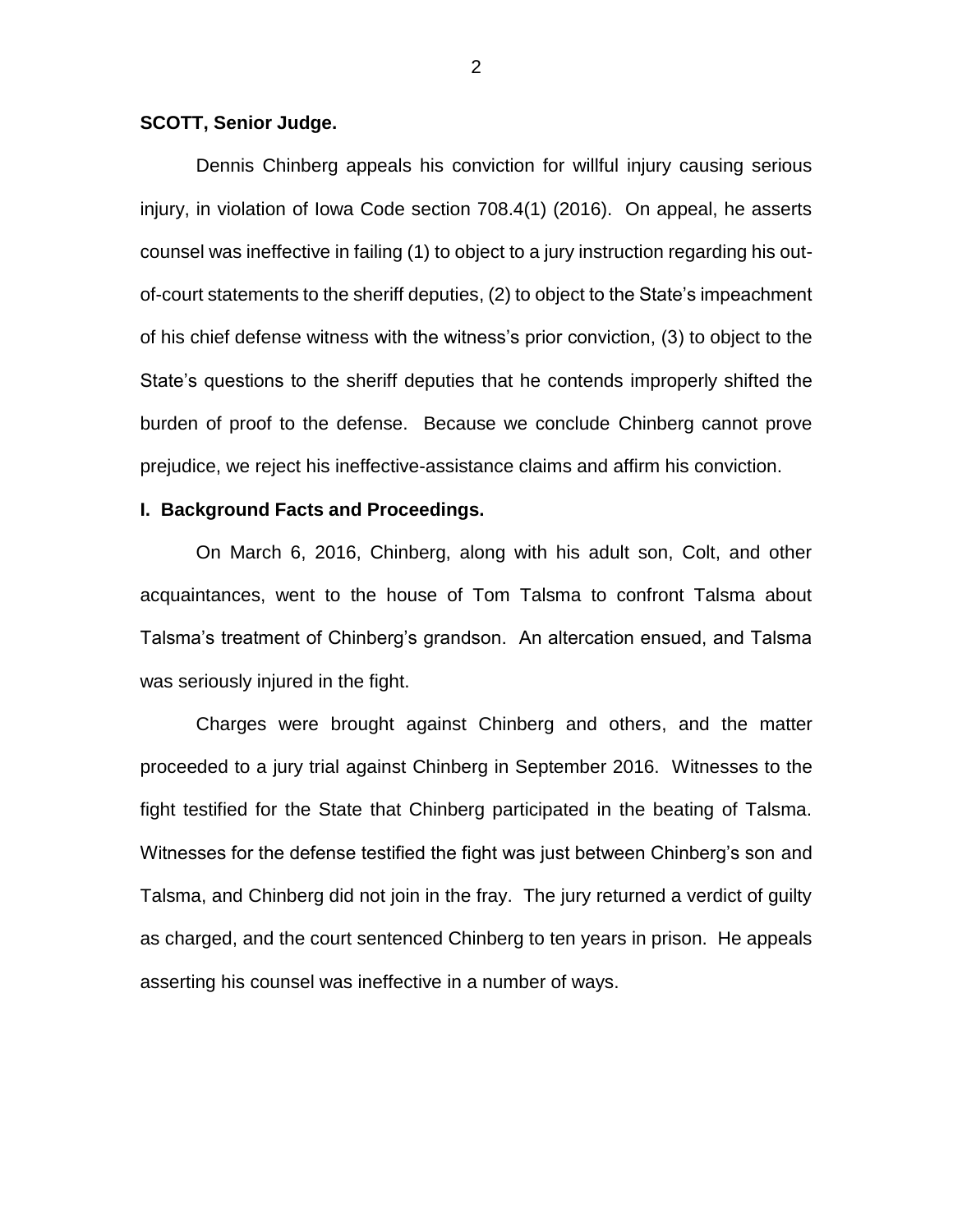#### **II. Scope and Standard of Review.**

We review ineffective assistance claims de novo as they implicate a defendant's constitutional rights under the Sixth Amendment. *State v. Clay*, 824 N.W.2d 488, 494 (Iowa 2012).

We ordinarily preserve such claims for postconviction relief proceedings. "That is particularly true where the challenged actions of counsel implicate trial tactics or strategy which might be explained in a record fully developed to address those issues." We will resolve the claims on direct appeal only when the record is adequate.

*Id.* (citations omitted). We determine the record is adequate to resolve Chinberg's claims on direct appeal.

### **III. Ineffective Assistance of Counsel.**

To prove a claim of ineffective assistance of counsel, Chinberg must prove by a preponderance of the evidence that counsel failed to perform an essential duty and he suffered prejudice as a result. *State v. Thorndike*, 860 N.W.2d 316, 320 (Iowa 2015). "Unless a defendant makes both showings, it cannot be said that the conviction . . . resulted from a breakdown in the adversary process that renders the result unreliable." *Id*. (citation omitted). Thus, if we conclude Chinberg failed to prove he was prejudiced by the inaction of counsel, we need not address whether counsel performed deficiently. *See id*.

To prove prejudice, Chinberg must prove "counsel's errors were so serious as to deprive [him] of a fair trial." *See id*. He must show "there is a reasonable probability that, but for counsel's unprofessional errors, the result of the proceeding would have been different." *See id*. (citation omitted). "A reasonable probability is a probability sufficient to undermine confidence in the outcome." *Id*.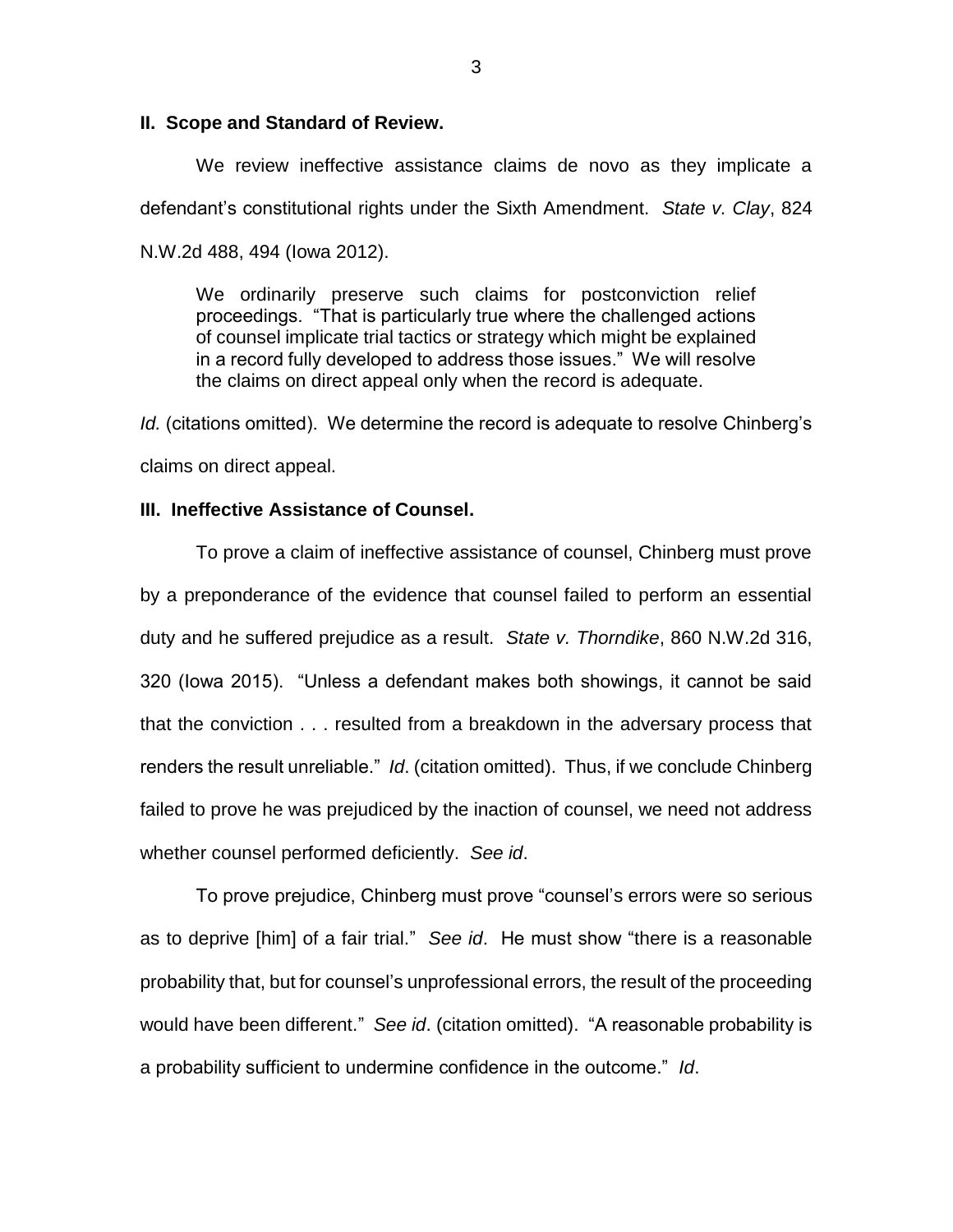**A. Jury Instruction.** Chinberg first asserts counsel should have objected<sup>1</sup> to the court giving the jury an instruction that stated, "You have heard evidence claiming Defendant made statements before this trial while not under oath. If you find such a statement was made, you may regard the statement as evidence in this case the same as if Defendant had made it under oath during the trial." Chinberg asserts this instruction is a misstatement of the law and "a constitutional violation of the most flagrant variety" because it deprived him of his right against self-incrimination. He concedes that his out-of-court statements were properly admitted as evidence under Iowa Rule of Evidence 5.801(d)(2)(A), but he objects to the court allowing the jury to "engage in the legal fiction that Chinberg made those statements in court while under oath." He claims this instruction effectively made him testify against himself and the jury would more readily accept statements made under oath than those made out of court.

While Chinberg does not specifically indicate which out-of-court statement(s) he believes the jury improperly considered to be "under oath," we

 $\overline{a}$ 

<sup>1</sup> Chinberg also asserts the court erred in giving this instruction because it had a duty to instruct properly the jury on the law. We acknowledge that "[i]t is the trial court's duty to instruct a jury fully and fairly, even without request," but in order to preserve error on a claim of instructional error for appeal in "our adversary system," counsel has a burden "to make a proper record . . . by specifically objecting to instructions in their final form, requesting instructions and voicing specific exception in event they are refused." *State v. Sallis*, 262 N.W.2d 240, 248 (Iowa 1978). We note defense counsel's proposed instructions included an instruction similar to the one given by the court, though the words "under oath" were not included in defense counsel's proposal. Defense counsel did not object to the court's instruction when the court invited the parties to voice their concerns. We thus consider the claim that the district court erred in instructing the jury to not be preserved for our review, and we instead address the issue through the ineffectiveassistance rubric. *See State v. Fountain*, 786 N.W.2d 260, 262–63 (Iowa 2010) ("Normally, objections to giving or failing to give jury instructions are waived on direct appeal if not raised before counsel's closing arguments, and the instructions submitted to the jury become the law of the case. . . . Ineffective-assistance-of-counsel claims are an exception to the traditional error-preservation rules." (citations omitted)).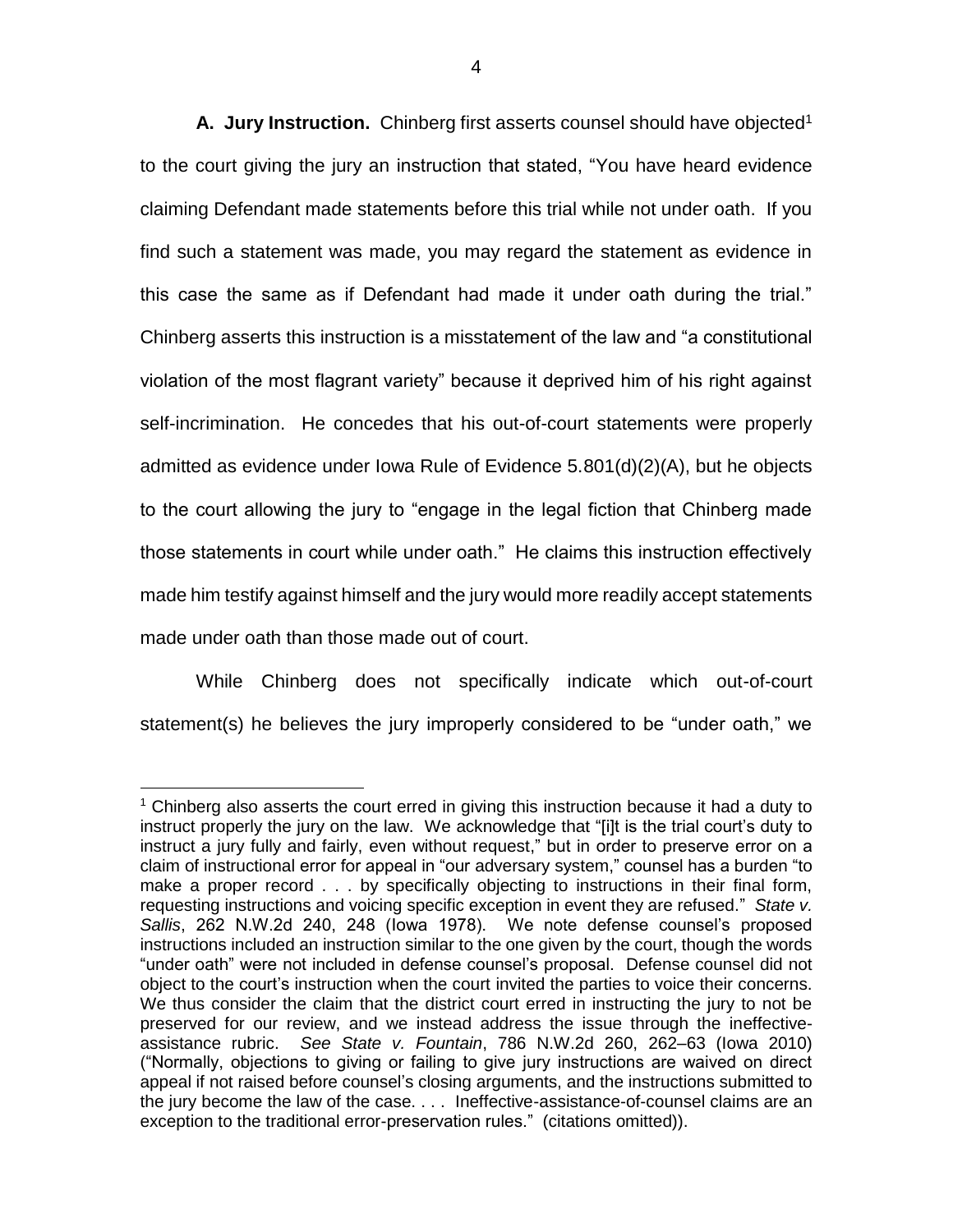assume the offending statements include those Chinberg made in the sheriff deputy's vehicle after he was arrested and read his *Miranda<sup>2</sup>* rights as contained on the video recording from the vehicle. In that video, Chinberg volunteered, "You know what, if more people do what I did, there wouldn't be none of these motherf\*\*\*ers shaking kids until they kill'em." The video was played for the jury, and the deputy testified as to the content of Chinberg's statement as well. This statement contradicted the testimony of Chinberg's defense witnesses that asserted Chinberg did not join in on the assault of Talsma but was merely present, approximately eight feet away from the fight.

Upon our review of the record in this case, we conclude that even assuming counsel breached an essential duty in failing to object to the instruction at issue, there is no reasonable probability the outcome of the case would have been different. Chinberg concedes the statement he made to the deputies was admissible evidence, and it is not reasonable to believe the result of the trial would have been different if the court had eliminated the instruction telling the jury it may consider the statement as if it had been made at trial under oath. Because Chinberg cannot prove he was prejudiced by the inclusion of this jury instruction, we deny this claim of ineffective assistance of counsel.

**B. Impeachment by Prior Conviction.** Next, Chinberg asserts counsel was ineffective in failing to object to the State's use of a prior conviction to impeach a witness, Randy Comly, who testified in his defense. Prior to trial, the State gave

 $\overline{a}$ 

<sup>2</sup> *See Miranda v. Arizona*, 384 U.S. 436, 479 (1966).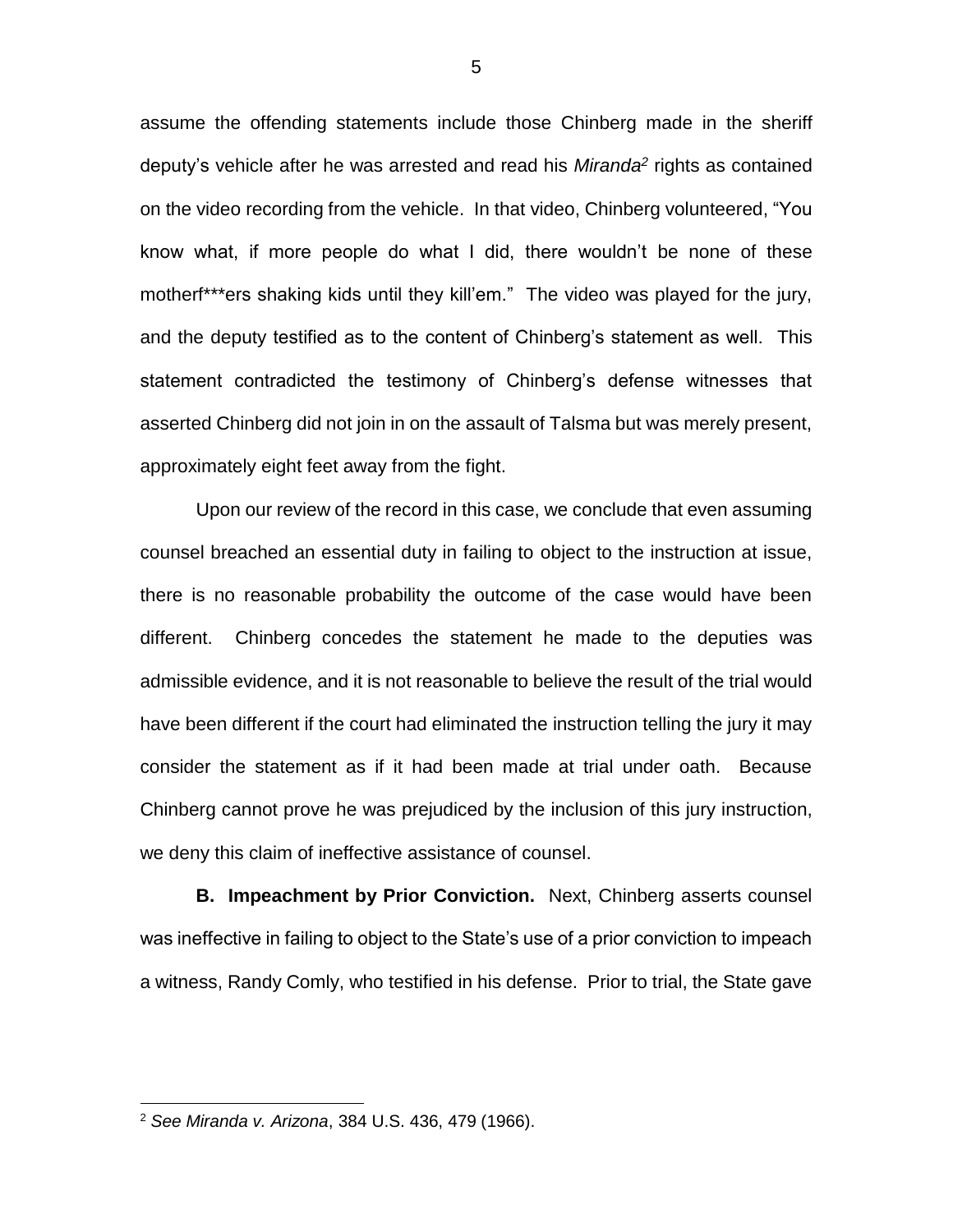notice that it intended to impeach Comly with his prior conviction. On the morning

of trial, the court ruled:

Even though the conviction occurred more than ten years ago, [Comly] did not discharge his sentence until within the ten-year period. So impeaching that witness with the question have you been convicted of a felony or did you discharge your sentence on a felony within the past ten years will be permitted.

Assuming the answer is yes, the State will be entitled to ask, and was that a felony drug charge? Presumably the answer will be yes.

When Comly testified, defense counsel solicited the information about the prior

conviction from him, knowing the court had already ruled the information would be

admissible:

Q. Now, have you ever been convicted of a felony before? A.

Yes.

Q. And was that in 2002? A. Yes.

Q. Was that for a drug felony? A. Yes.

Q. Are you currently using any illegal drugs? A. No.

Q. Were you using illegal drugs back in March of 2016? A.

No. That was [fourteen] years ago.

Under Iowa Rule of Evidence 5.609(a)(1), evidence of a prior felony conviction is admissible against a witness to attack the witness's credibility. However, the conviction is not admissible "if a period of more than ten years has elapsed since the date of the conviction or of the release of the witness from confinement imposed for that conviction, whichever is the later date." *See* Iowa R. Evid. 5.609(b). Chinberg asserts counsel was ineffective in not arguing to the court that by the time of trial more than ten years had lapsed since Comly had been released from confinement. He claims the record is clear that both the State and the court were operating under the belief the ten-year period extends until a sentence is discharged rather than until the person is released from prison. He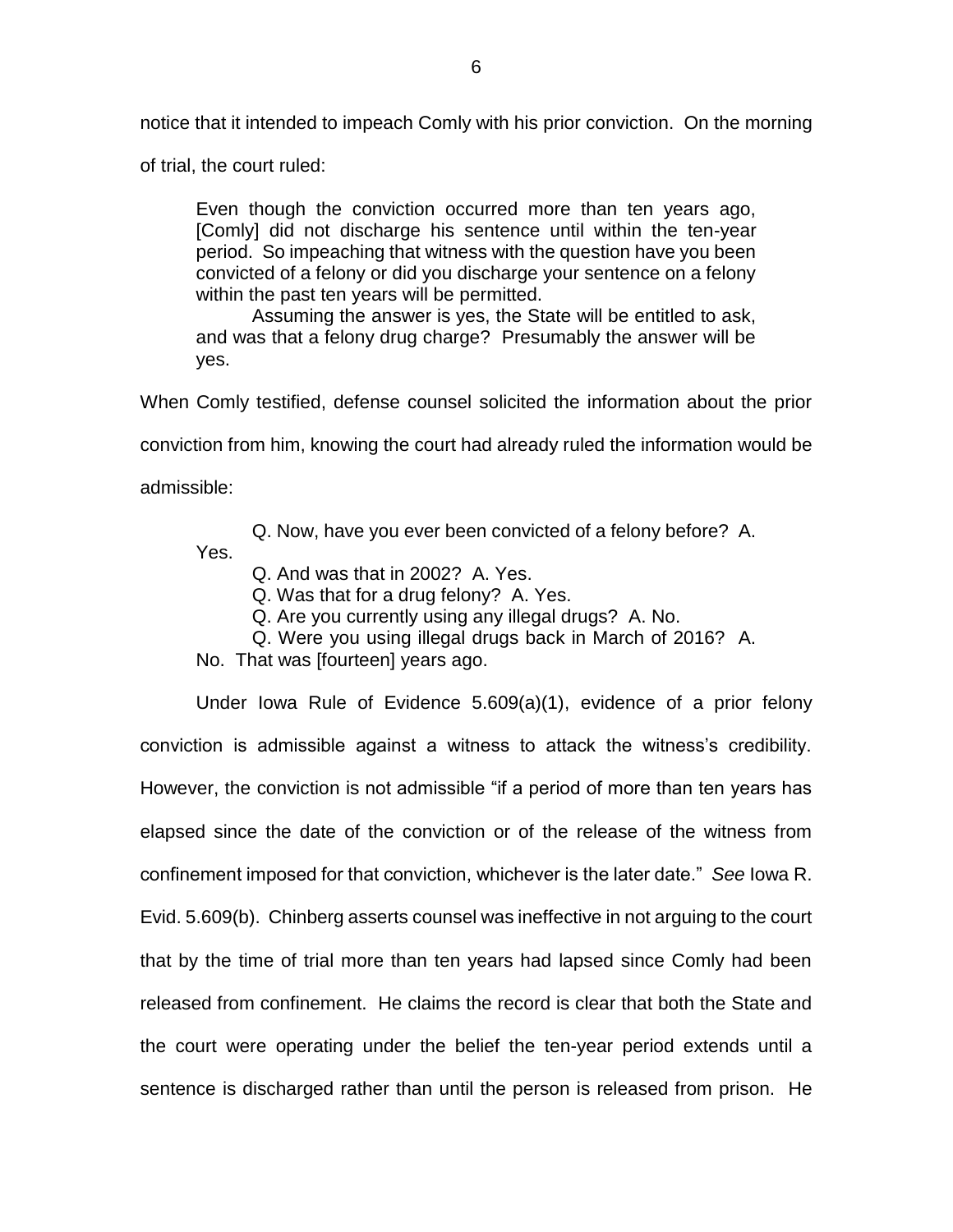notes Comly was released from prison on May 30, 2006, and his work release ended on September 5, 2006. Both dates were more than ten years before the September 12, 2016 trial. Chinberg acknowledges that Comly's parole ended in 2009, but he argues "parole is not synonymous with confinement."

We need not address the question of whether confinement encompasses parole under rule 5.609(b) because we conclude Chinberg cannot prove he was prejudiced by the admission of Comly's prior criminal history. While the admission of prior drug crimes has been found prejudicial when admitted against a defendant, the same prejudice is not present when it is a witness, and not the defendant, who is impeached with a prior drug offense. *See State v. Liggins*, 524 N.W.2d 181, 188–89 (Iowa 1994) (noting the admission of evidence of prior drug dealing against a defendant was "inherently prejudicial" because "[i]t appealed to the jury's instinct to punish drug dealers"); *State v. Yaggy*, No. 10-1186, 2012 WL 163234, at \*4 (Iowa Ct. App. Jan. 19, 2012) ("The extent to which prior convictions are prejudicial depend[s] on whether the impeached is the accused or another witness. If the prior conviction is that of the accused, the jury may assume guilt through propensity to commit a crime . . . . Because Sires was merely a witness, such danger does not present itself here. It is not logical for the jury to infer a conviction by a defense witness shows the propensity of the defendant to commit a separate act five years later."); *see also* Iowa R. Evid. 5.609 cmt. (noting the Report of Senate Committee on the Judiciary provided, "In your committee's view, the danger of unfair prejudice is far greater when the accused, as opposed to other witnesses, testifies, because the jury may be prejudiced not merely on the question of credibility but also on the ultimate question of guilt or innocence").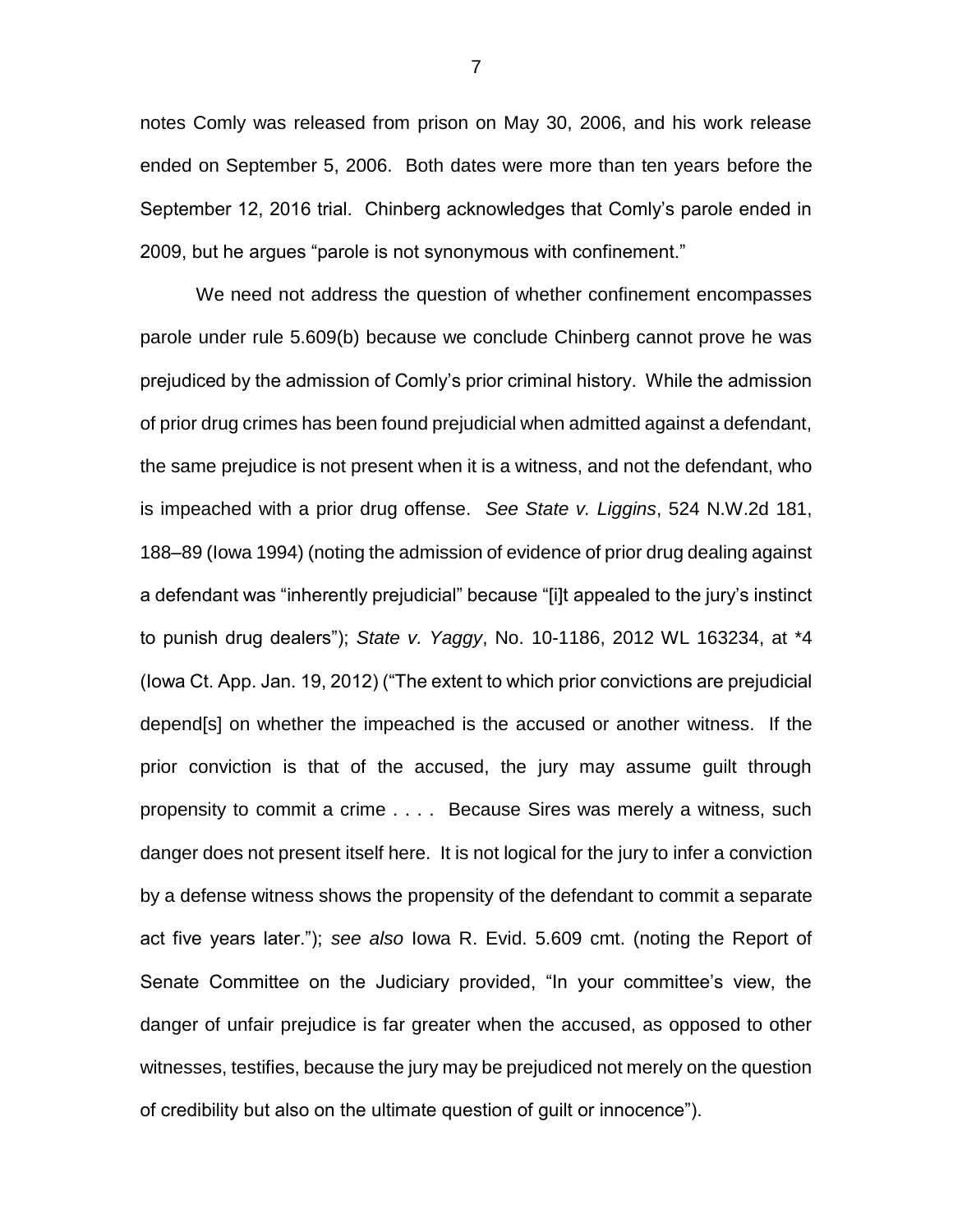In addition, Comly was not the only witness to testify to Chinberg's version of the events. Comly's daughter, who was also present at the time of the fight, also testified Chinberg was not involved and the fight occurred solely between Talsma and Chinberg's son. Thus, even if the jury had doubted Comly's credibility due to the brief mention of his drug conviction, which had occurred fourteen years earlier, the jury also had the identical, unimpeached testimony from Comly's daughter to consider. We thus conclude Chinberg cannot prove a reasonable probability the result of the trial would have been different if Comly's prior conviction had been excluded. *See Thorndike*, 860 N.W.2d at 320.

**C. Burden of Proof.** Finally, Chinberg asserts counsel was ineffective in failing to object to the State's questions posed to the sheriff deputies who interacted with Chinberg during his arrest. He asserts the State was attempting to shift the burden of proof to the defense by asking the deputies whether Chinberg had attempted to exculpate himself at the time of his arrest. The questions Chinberg finds improper were:

Q. Did Mr. Chinberg ever say that he or anyone else did not assault Mr. Talsma? A. No.

. . . .

Q. During this time that—I guess at any time that you had interaction with Mr. Talsma or, sorry, Mr. Chinberg, did he ever say to you that Tom Talsma tried to assault him or anybody else? A. Not that I heard.

Q. Did he ever say that Tom Talsma threatened him or anybody else? A. No.

Q. Did he ever say he or anyone else in this party did not assault Tom Talsma? A. Again, not that I heard.

Chinberg asserts these questions resulted in a distortion of the State's burden of proof. Since commenting on the failure of a defendant to call witnesses on his behalf is improper, *see State v. Hanes*, 790 N.W.2d 545, 556 (Iowa 2010), then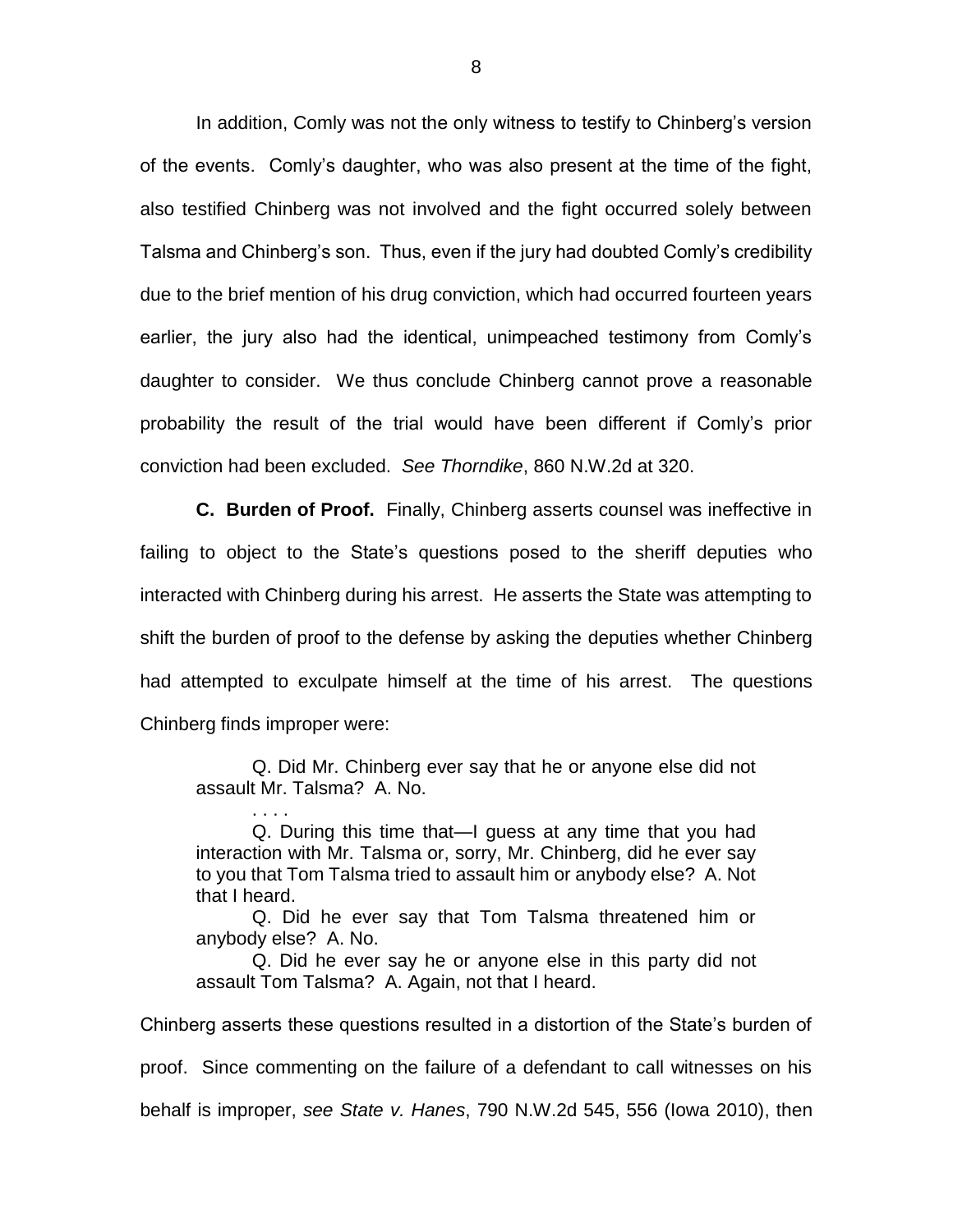Chinberg asserts commenting on a defendant's failure to articulate his innocence at the time of his arrest is also improper.

"A prosecutor may properly comment upon the defendant's failure to present exculpatory evidence, so long as it is not phrased to call attention to the defendant's own failure to testify." *State v. Bishop*, 387 N.W.2d 554, 563 (Iowa 1986). In addition, it is "improper for the State to shift the burden to the defense by suggesting the defense could have called additional witnesses." *Hanes*, 790 N.W.2d at 556. However, the questions at issue in this case did not highlight Chinberg's failure to testify in his defense or his failure to call witnesses to testify on his behalf. Instead, the questions were asked to indicate the inconsistency between the statements Chinberg made at the time of his arrest and the defense he was attempting to make at trial through his witnesses.

The deputies testified to statements Chinberg made after he was arrested while being transported to jail. Those statements acknowledged Chinberg's awareness of the assault on Talsma at the time of his arrest and included an explanation as to why Talsma was assaulted—because Chinberg believed Talsma had treated Chinberg's grandson improperly causing the grandson to develop a stutter. The State then inquired of the deputies whether Chinberg's statements at the time of the arrest were consistent with his defense at trial—that it was his son, not himself, that participated in the fight and Talsma instigated the fight. The deputies reported that Chinberg never denied being part of the assault and such an assertion would be inconsistent with the statement he did make to the deputies after his arrest—"You know what, if more people do *what I did*, there wouldn't be none of these motherf\*\*\*ers shaking kids until they kill'em." (Emphasis added.)

9